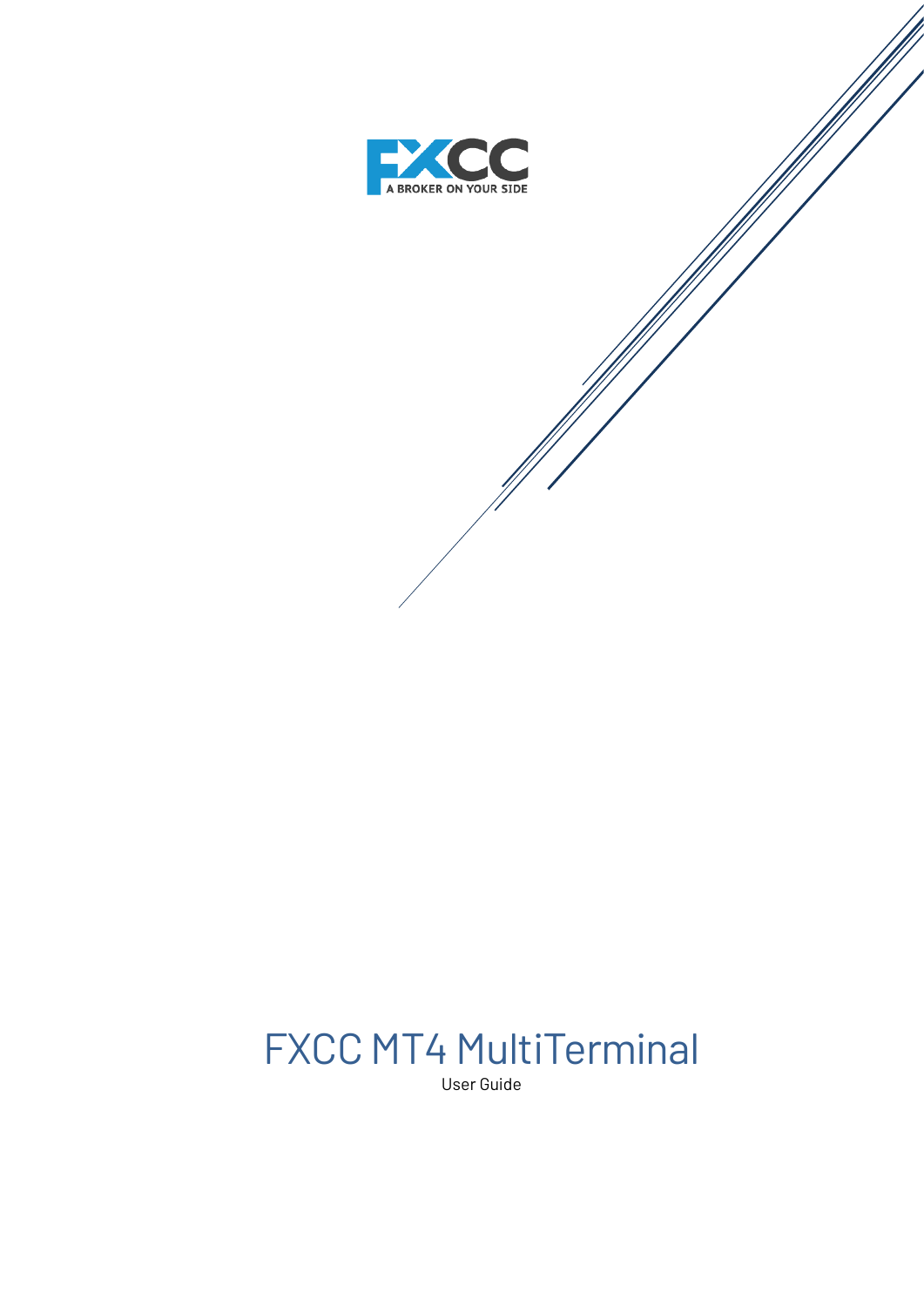



# Content

- 1. Installation
- 2. Terminal
	- 2.1. File Menu
	- 2.2. Edit Menu
	- 2.3. View Menu
	- 2.4. Tools Menu
		- 2.4.1. Options Tabs
	- 2.5. Windows
	- 2.6. Help
- 3. Meta Trader User Interface
	- 3.1. Market Watch (Real-time quotes)
	- 3.2. Toolbox
		- 3.2.1. News
		- 3.2.2. Alerts
		- 3.2.3. Mailbox
		- 3.2.4. Journal
	- 3.3. Accounts
	- 3.4. Order Management
		- 3.4.1. How to Open a Position
		- 3.4.2. How to Place a Pending Order
		- 3.4.3. How to Close an Order
		- 3.4.4. How to Close By Order
		- 3.4.5. Multiple Close By Order
		- 3.4.6. How to Modify an Order
		- 3.4.7. How to Delete an Order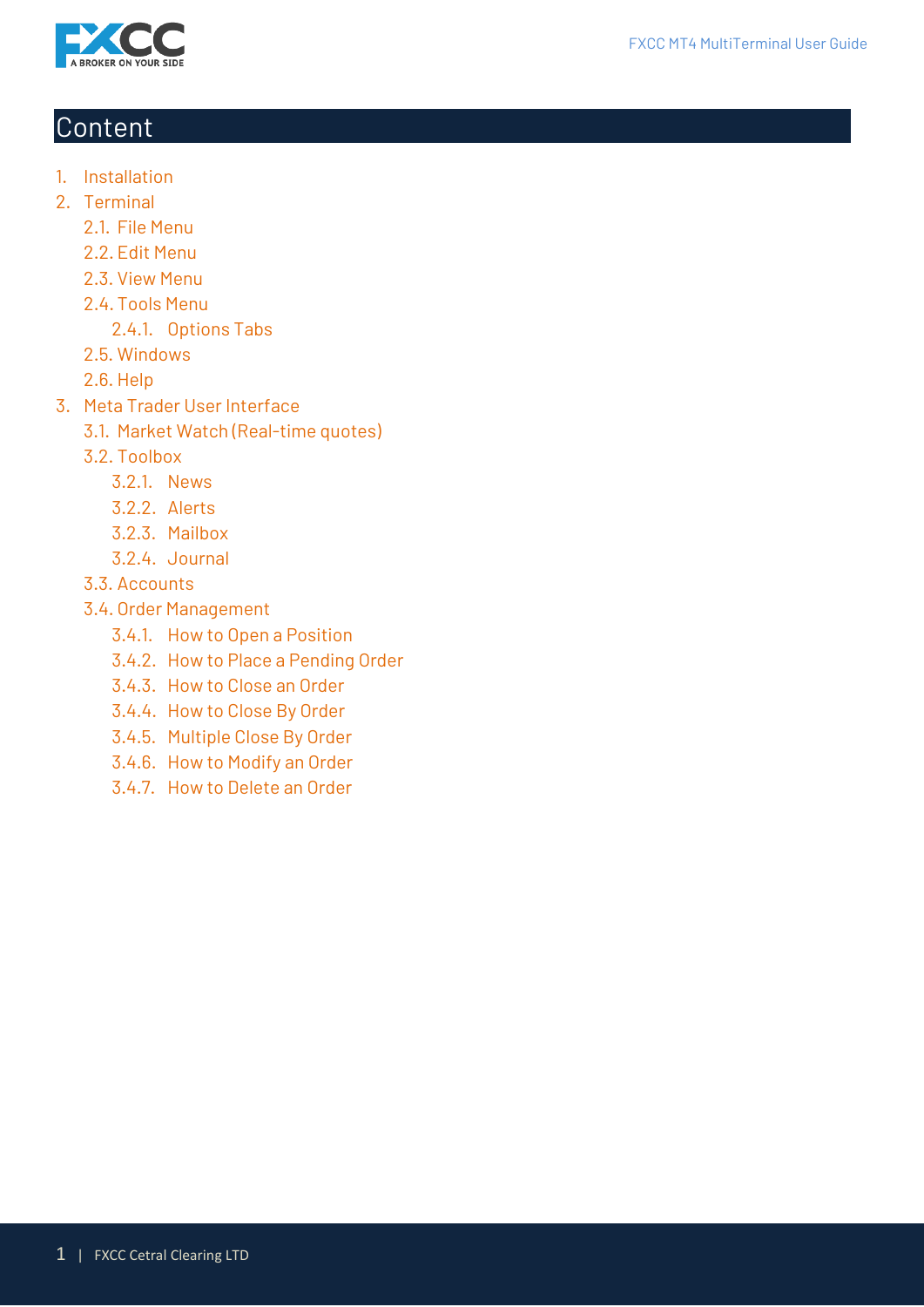

# **1 Installation STEP 1**

Run the FXCC\_MultiTerminal\_Setup.exe file, read through the information and click the **"Next"** button to continue.



# **STEP 2**

Read through the End-User Licence Agreement and click the **"Yes, I agree with all terms of this license agreement"** box to agree with the terms, and then click the **"Next"** button to continue.

| <b>FXCC - MetaTrader 4 Setup [32 bit]</b>                                                                                                                                                                                                                                                                                                                                                      |        |
|------------------------------------------------------------------------------------------------------------------------------------------------------------------------------------------------------------------------------------------------------------------------------------------------------------------------------------------------------------------------------------------------|--------|
| <b>ENTRAL CLEARING</b>                                                                                                                                                                                                                                                                                                                                                                         |        |
| METAQUOTES SOFTWARE CORP.<br>Trading Terminal End-User License Agreement                                                                                                                                                                                                                                                                                                                       |        |
| Please read carefully the terms and conditions of this Agreement. This Agreement uses<br>some of the definitions set out in paragraph 1 below.                                                                                                                                                                                                                                                 |        |
| This Agreement, and any new versions, between MetaQuotes Software Corp. and You,<br>covers all Your use of Trading Terminal from any computers where Trading Terminal has<br>been installed, by You or by third parties. You can accept this Agreement by clicking on<br>the "Next" button or "Accept" button or similar buttons or links as may be designated by<br>MetaOuotes Software Corp. |        |
| Your agreement with MetaQuotes Software Corp. may also include the Additional Terms<br>(as defined below). The Additional Terms shall include, but are not limited to, the terms<br>and policies set out in the current Agreement.                                                                                                                                                             |        |
| Yes, I agree with all terms of this license agreement                                                                                                                                                                                                                                                                                                                                          |        |
| FX Central Clearing Ltd.<br><back<br>Newto:</back<br>                                                                                                                                                                                                                                                                                                                                          | Cancel |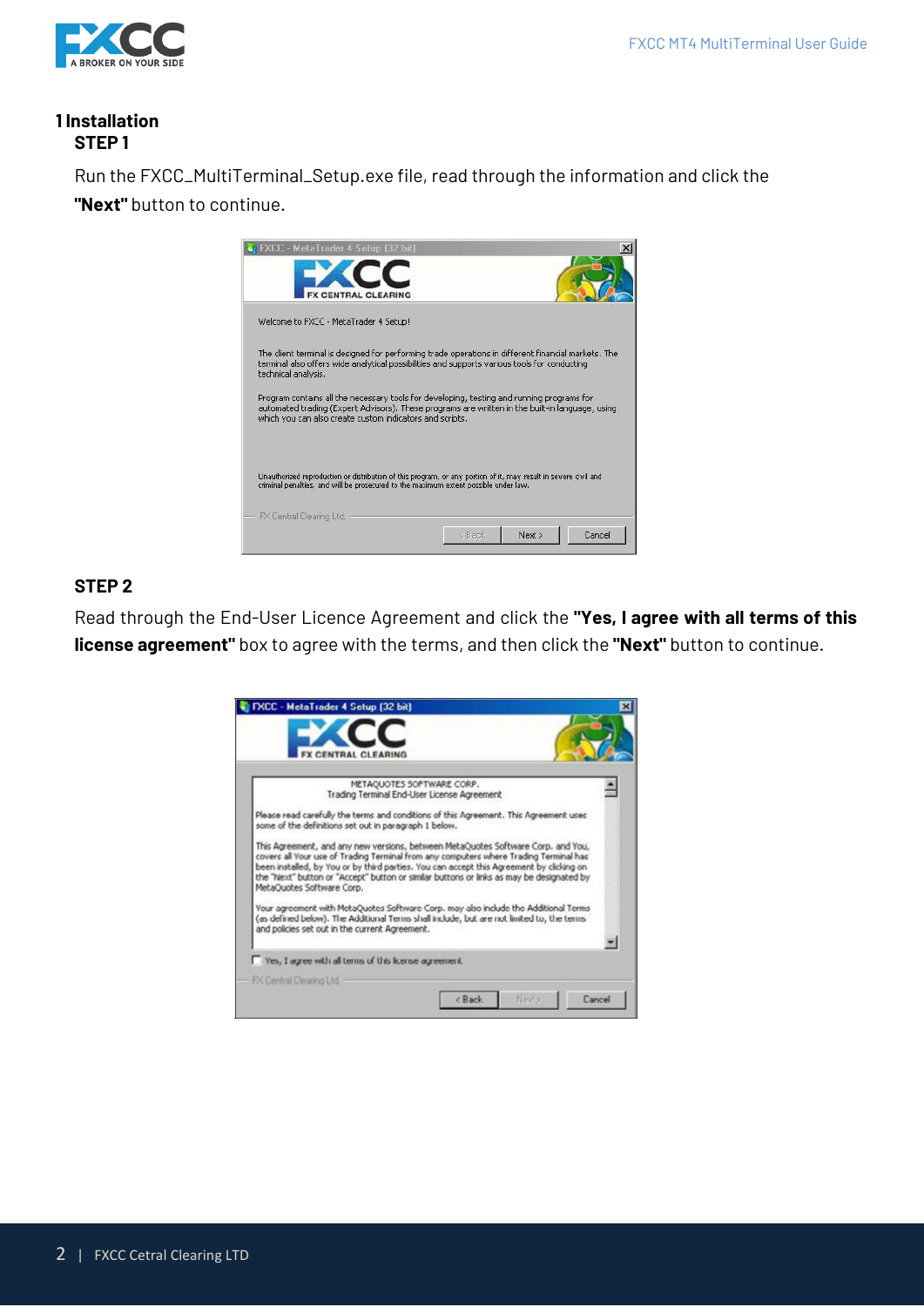

**1 Installation STEP 3**  Select the installation folder, then click **"Next"**.



#### **STEP 4**

Once the installation process has been completed click the **"Finish"** button.

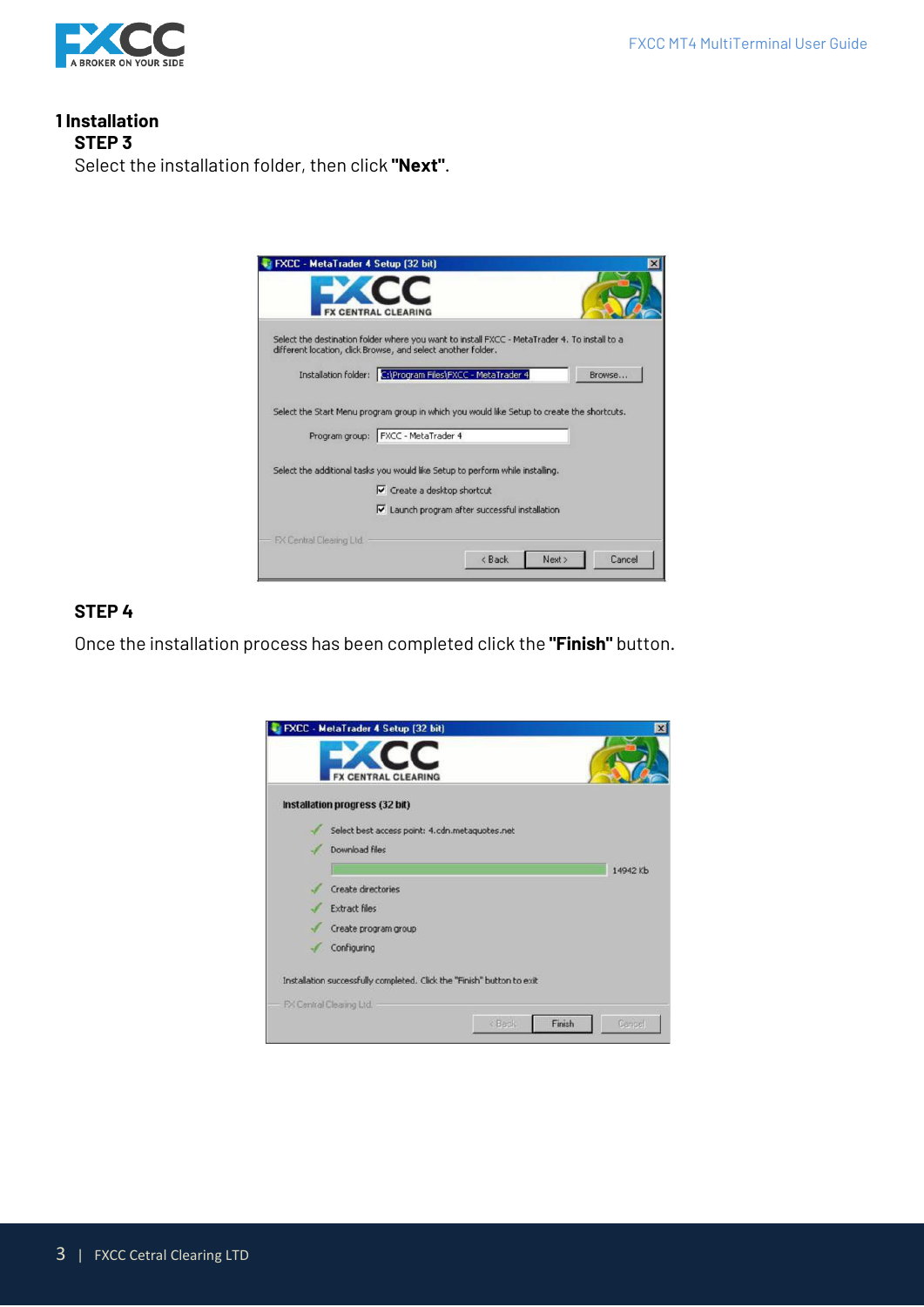

# **2 Terminal**

#### **Main Menu**



# **2.1 File Menu**

|                    | FXCC - MetaTrader 4 MultiT                                               |                      |              |                   |
|--------------------|--------------------------------------------------------------------------|----------------------|--------------|-------------------|
| File               |                                                                          | Edit View            | <b>Tools</b> |                   |
|                    | Connect All                                                              |                      |              |                   |
|                    |                                                                          | Disconnect All       |              |                   |
|                    | ö.                                                                       | New Account          |              |                   |
| H                  | Save                                                                     |                      | $Cth + S$    |                   |
|                    | Print                                                                    |                      | $Cth + P$    |                   |
| 韩国                 |                                                                          | <b>Print Preview</b> |              |                   |
|                    |                                                                          | Print Setup          |              |                   |
|                    | Exit                                                                     |                      |              |                   |
| <b>New Account</b> |                                                                          |                      |              | P<br>$\mathbf{x}$ |
|                    | This form allows you adding a new account<br>for the server 'FXCC-Demo'. |                      |              |                   |
| Login:             |                                                                          |                      |              |                   |
| Password:          |                                                                          |                      |              |                   |
|                    | OK                                                                       |                      | Cancel       |                   |

- 1. **Connect all:** Connect all listed accounts.
- 2. **Disconnect all:** Disconnect all listed accounts.
- 3. **New account:** User can add a new account to the list of managed accounts.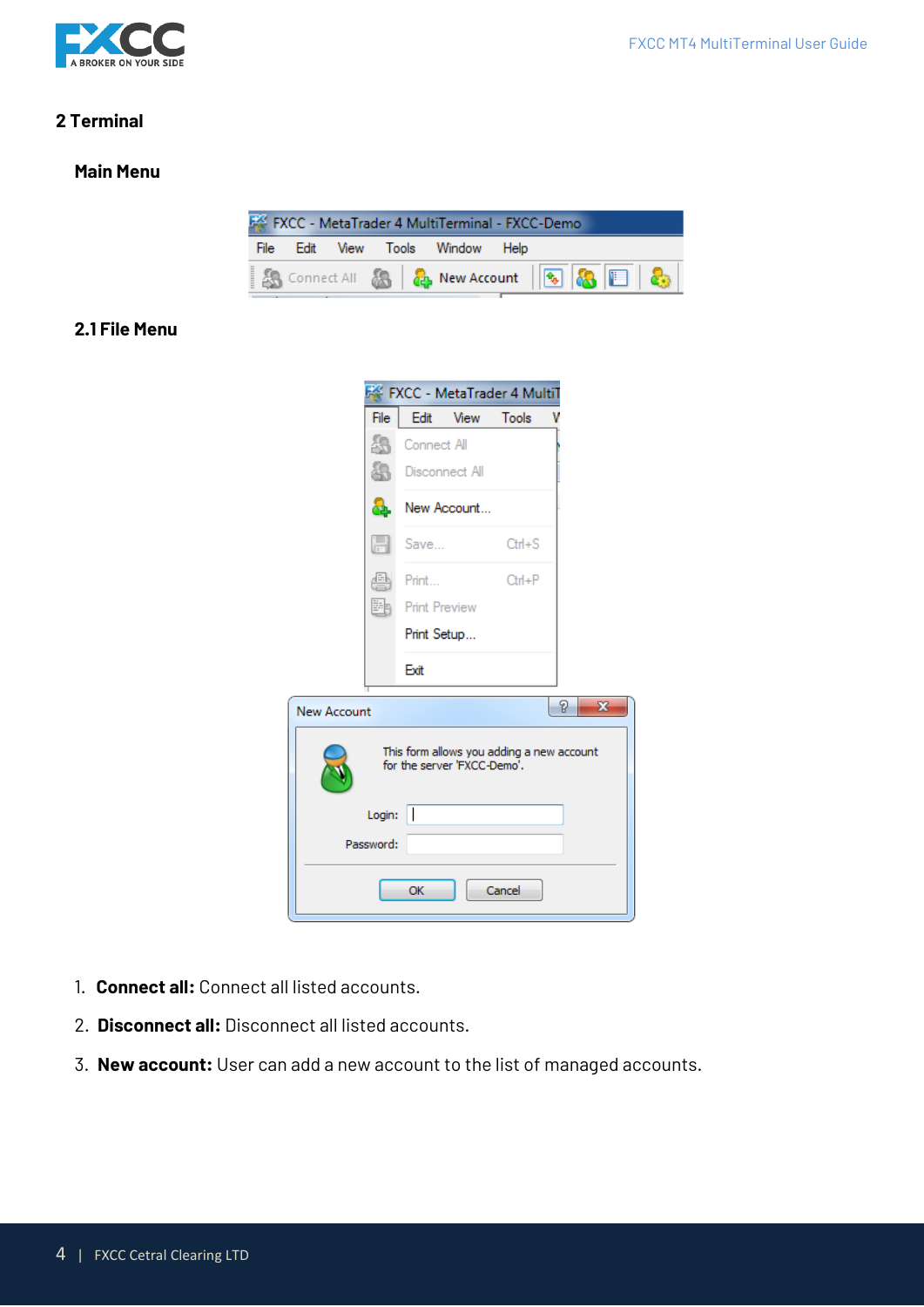

# **2.2 Edit Menu**

This menu offers Find and Copy commands.

#### **Copy Find**

| Edit | AW               | Tools |  |
|------|------------------|-------|--|
|      | opy              | О     |  |
|      | Find             | Ctd+F |  |
|      | <b>Find Next</b> |       |  |

| Edit | View      | Tools      |  |
|------|-----------|------------|--|
|      | Copy      | $Ctrl + C$ |  |
|      | Find      | о          |  |
|      | Find Next |            |  |

After clicking on the Find Menu item, a window appears where the user can search for what they require.



# **2.3 View Menu**

The following options are available in the View tab:

- 1. **Languages:** Select desired language based on personal preference. The Terminal must be restarted for the changes to apply.
- 2. **Toolbar:** Select or deselect the Toolbar option to show or hide the Terminal.
- 3. **Status Bar:** Select or deselect the Status Bar option to show or hide the Status Bar.
- 4. **Market Watch:** Select to show or hide the Market Watch window, where the quotes (Bid/Ask) for the different financial instruments are shown.
- 5. **Accounts:** Select to show or hide the Accounts window, where the lists of all the accounts are shown.
- 6. **Toolbox:** Select to show or hide the Toolbox window.
- 7. **Full Screen:** Select this to enable or disable the full screen mode.

# **2.4 Tools Menu**

#### **Options**

The user can set up the core functions by selecting **"Tools"** and then **"Options"**. Once **"Options"** is selected, a window appears, showing the following tabs:

| Options |              |       |  |
|---------|--------------|-------|--|
|         | Server Trade | Email |  |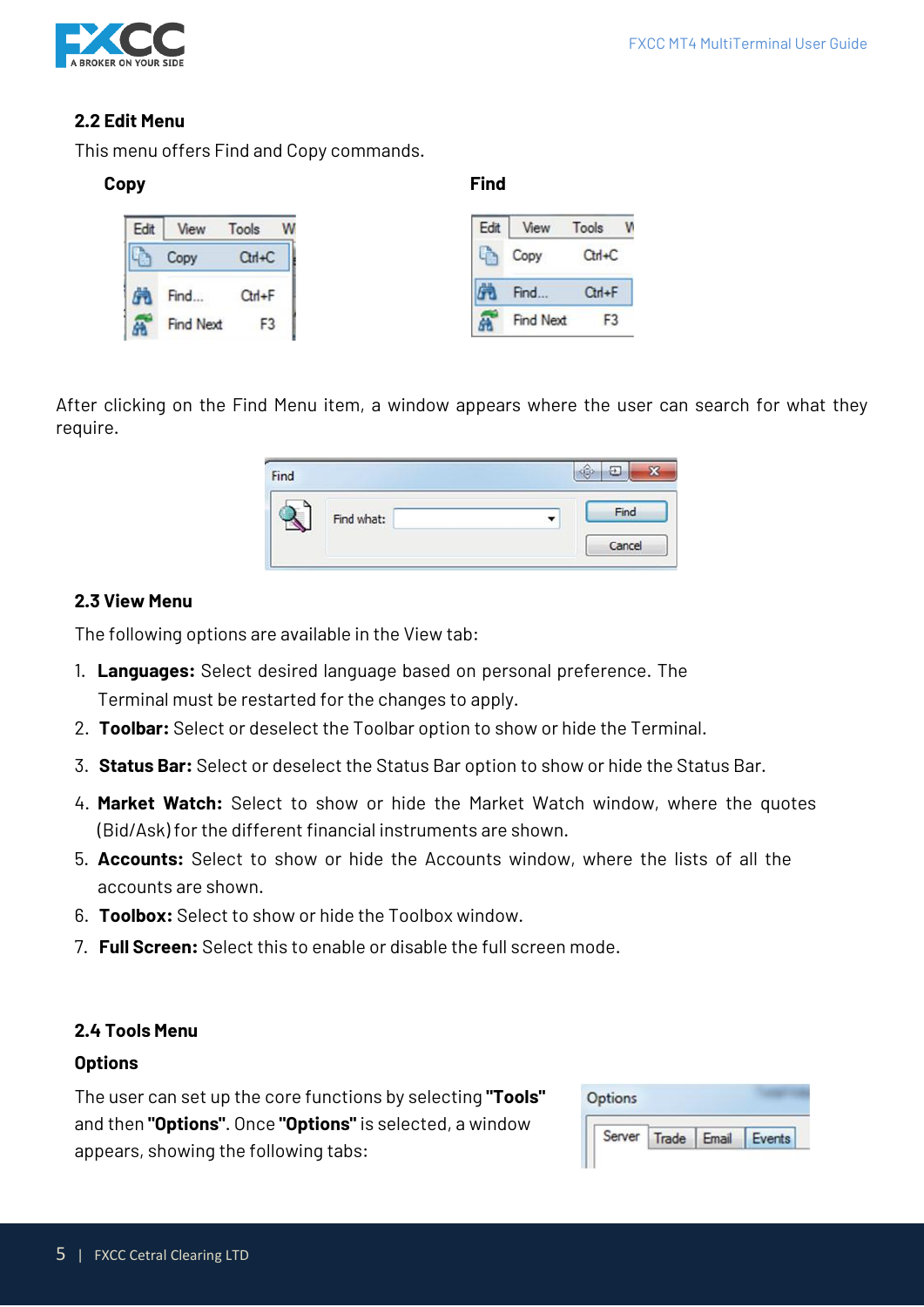

- 1. **Server:** Contains parameters of server connections. Proxy server, personal settings and news can be enabled.
- 2. **Trade:** Select default settings of opening new orders. Settings "**Such as**" the default symbol that the user wishes to appear when opening a new order, desired lot size, lots allocation mode and deviation.
- 3. **Email:** Set up email parameters.
- 4. **Events:** Set up settings of sounds for Terminal connection/disconnection, email, time out and price re-quotes.

# **2.4.1 Options Tabs**

#### **2.4.1.1 Sever**

The server tab contains options for the server and data center connection.



In this window, ensure the **"Data Center auto configuration", "Keep personal settings and data at startup"** and **"Enable news"** boxes are selected. **"Enable proxy server"** should remain unselected.

#### **2.4.1.2 Trade**

The user has the following options to choose from:

| Trade<br>Email<br>Events<br>Server |                             |
|------------------------------------|-----------------------------|
| Symbol by default: @ Last used     |                             |
| <b>Default</b>                     | <b>GBPUSD</b><br>÷          |
| Lots by default: @ Last used       |                             |
| <b>Default</b>                     | 10.00<br>v                  |
| Lots allocation: (a) Last used     |                             |
| <b>Default</b>                     | total volume for each order |
| Deviation by default: @ Last used  |                             |
|                                    | 5<br>pips<br>v              |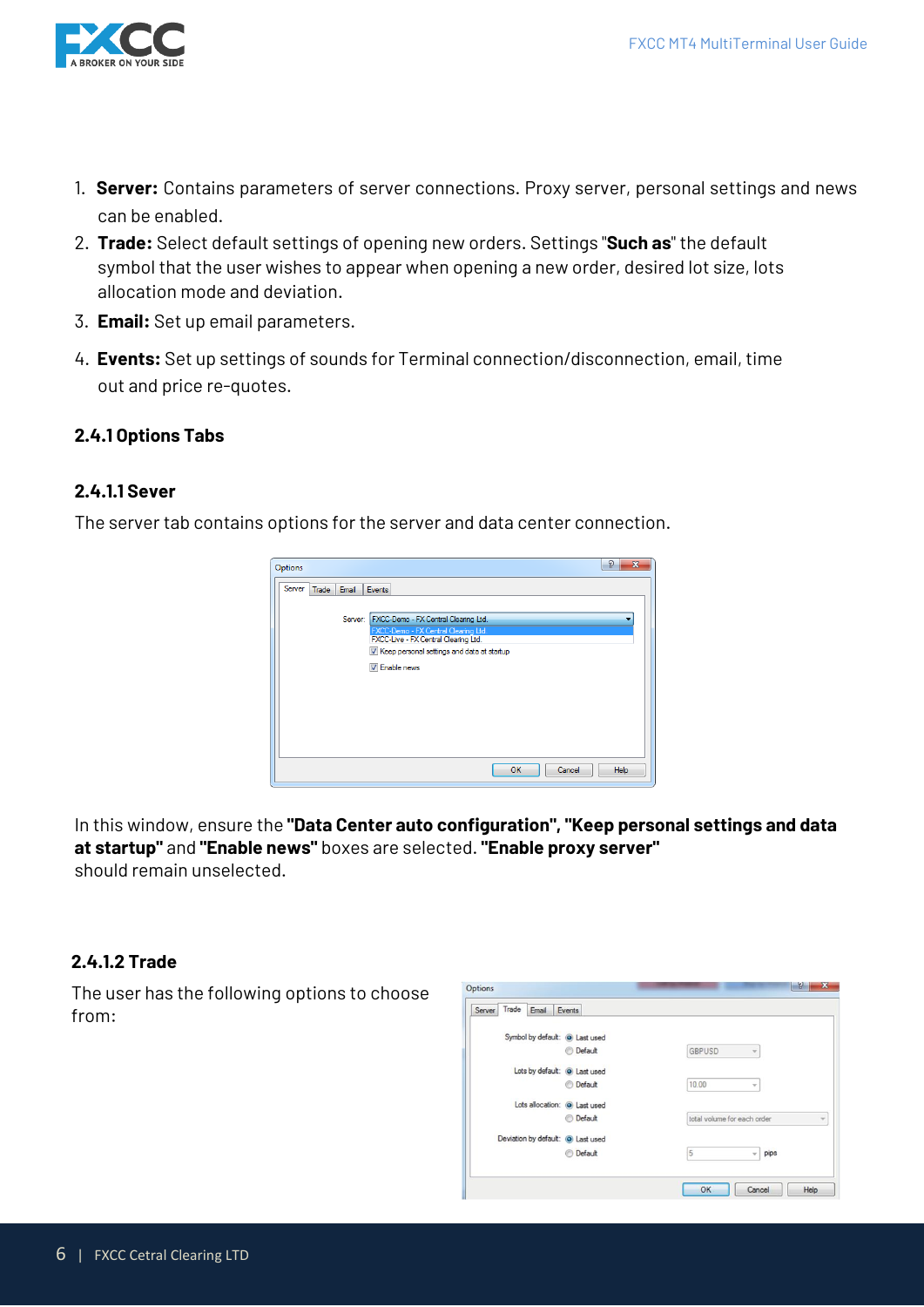

- 1. **Symbol by default:** Allows the user to set the currency pair that is displayed by default when an order window is opened. If the user selects the **"Last Used"** option it means that the latest trade will define the symbol.
- 2. **Lots by default:** The user is able to set the default amount of lots to be traded. If the **"Lots by default"** option is selected then the amount is defined by the previous trade. If the user selects the Default option then the value can manually be set.
- 3. **Lots Allocation:** The lots allocation specifies the total lots that will be distributed among the assigned accounts based on the method selected.
	- **a. Predefined Volume:** The deal size must be predefined each time a position is opened. If **"Last Used"** is selected, the predefined volume set on the previous trade will apply.
	- **b. Total Volume for Each Order:** The total volume for each order is set and applies equally to all allocated accounts. If **"Last Used"**is selected, the total volume used on the last trade will apply.
	- **c. Equal Parts:** The total lots is equally divided and allocated to the volumes of the assigned accounts before placing a trade.
	- **d. By Equity Ratio:** The total lots will be allocated to all assigned accounts according to the ratio of the accounts' equities.
	- **e. By Free Margin Ratio:** The total lots will be allocated to all assigned accounts according to the ratio of the accounts' free margins.
- 4. **Deviation:** Sometimes prices can move fast while the order is executed. The user can set the maximum deviation of the order price with the market price. If the market price exceeds the value set then the position will not be opened.

# **2.4.1.3 Email**

Mailbox can be set in this tab. To receive emails, select the **"Enable"** box and fill in the required fields, then click **"OK"**.

|                | $\sqrt{}$ Enable            |  |
|----------------|-----------------------------|--|
| SMTP server:   | smtp.company.com:25         |  |
| SMTP login:    | name@company.com            |  |
| SMTP password: |                             |  |
| From:          | Your Name, name@company.com |  |
| To:            | Your Name, name@company.com |  |
|                | Test                        |  |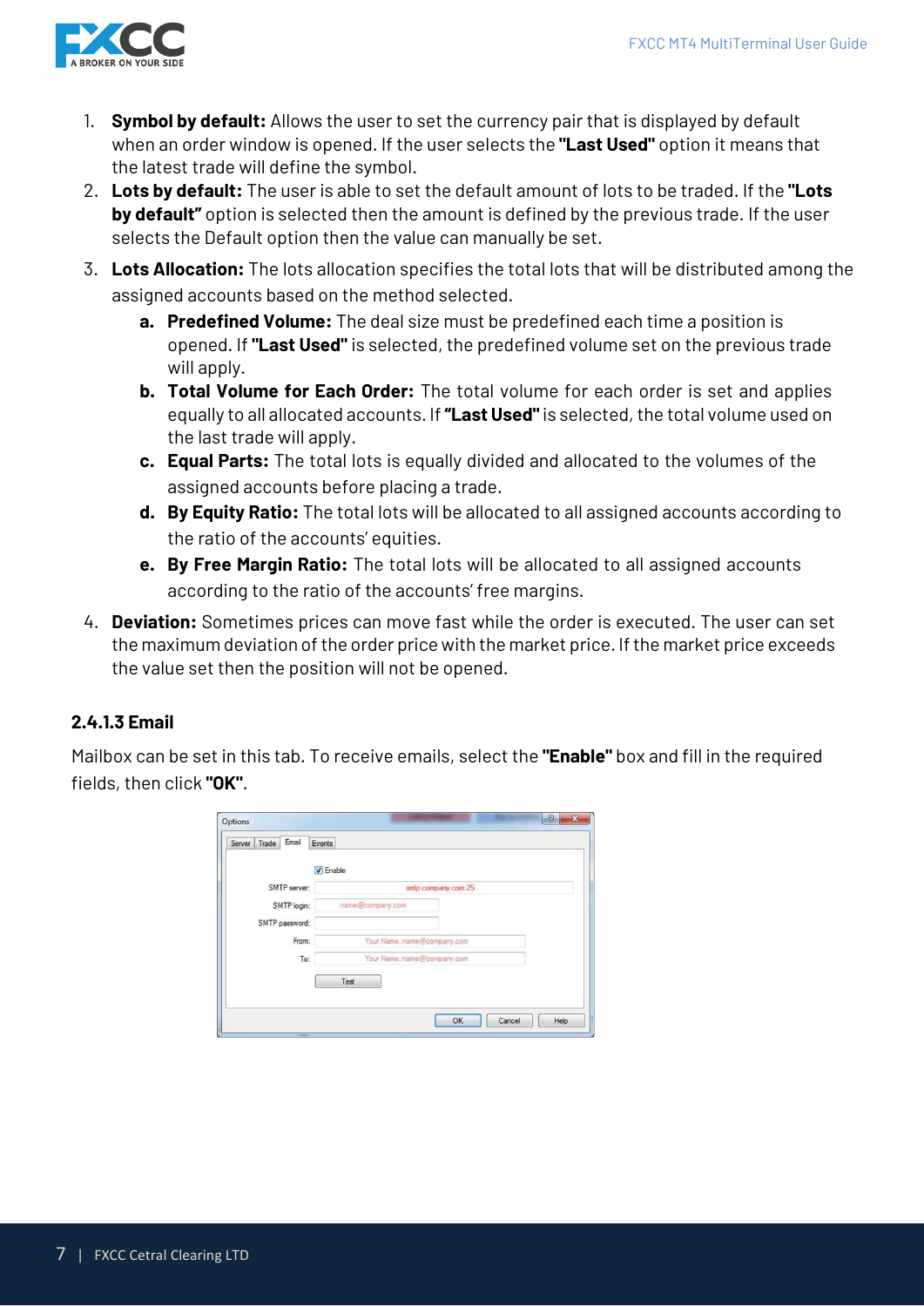

# **2.4.1.4 Events**

The user can set signals for system events. Specific events can be disabled or enabled by double clocking on each name.

- 1. **Connect:** Signal after a server connection.
- 2. **Disconnect:** Signal of a failed server connection.
- 3. **Email Notify:** Signal of a mail received in Inbox which can be read at the Toolbox and then Mailbox tab.
- 4. **OK:** Signal when trade was done successfully.
- 5. **News:** Signal of receiving news, which can be read at the Toolbox and then the News tab.
- 6. **Requote:** Signal when the price changes during the execution of a trade.

| Server Trade Email | Events                    |                |
|--------------------|---------------------------|----------------|
|                    | V Enable                  |                |
|                    | Event                     | Action         |
|                    | <b>A</b> Connect          | connect.wav    |
|                    | <b>A</b> Disconnect       | disconnect.wav |
|                    | <sup>4</sup> Email Notify | email.wav      |
|                    | <b>A</b> Timeout          | timeout.wav    |
|                    | A Ok                      | ok.way         |
|                    | News                      | news.wav       |
|                    | <b>A</b> Requote          | alert.wav      |
|                    |                           |                |

#### **2.5 Windows**

- 1. **Orders:** Opens the Orders window.
- 2. **History:** Opens the closed positions History window.
- 3. **New Order:** Opens the New window.
- 4. **Close Order:** Opens the Close window.
- 5. **Pending Order:** Opens the Pending window.
- 6. **Modify Order:** Opens the Modify window
- 7. **Delete Order:** Opens the Deleting window.

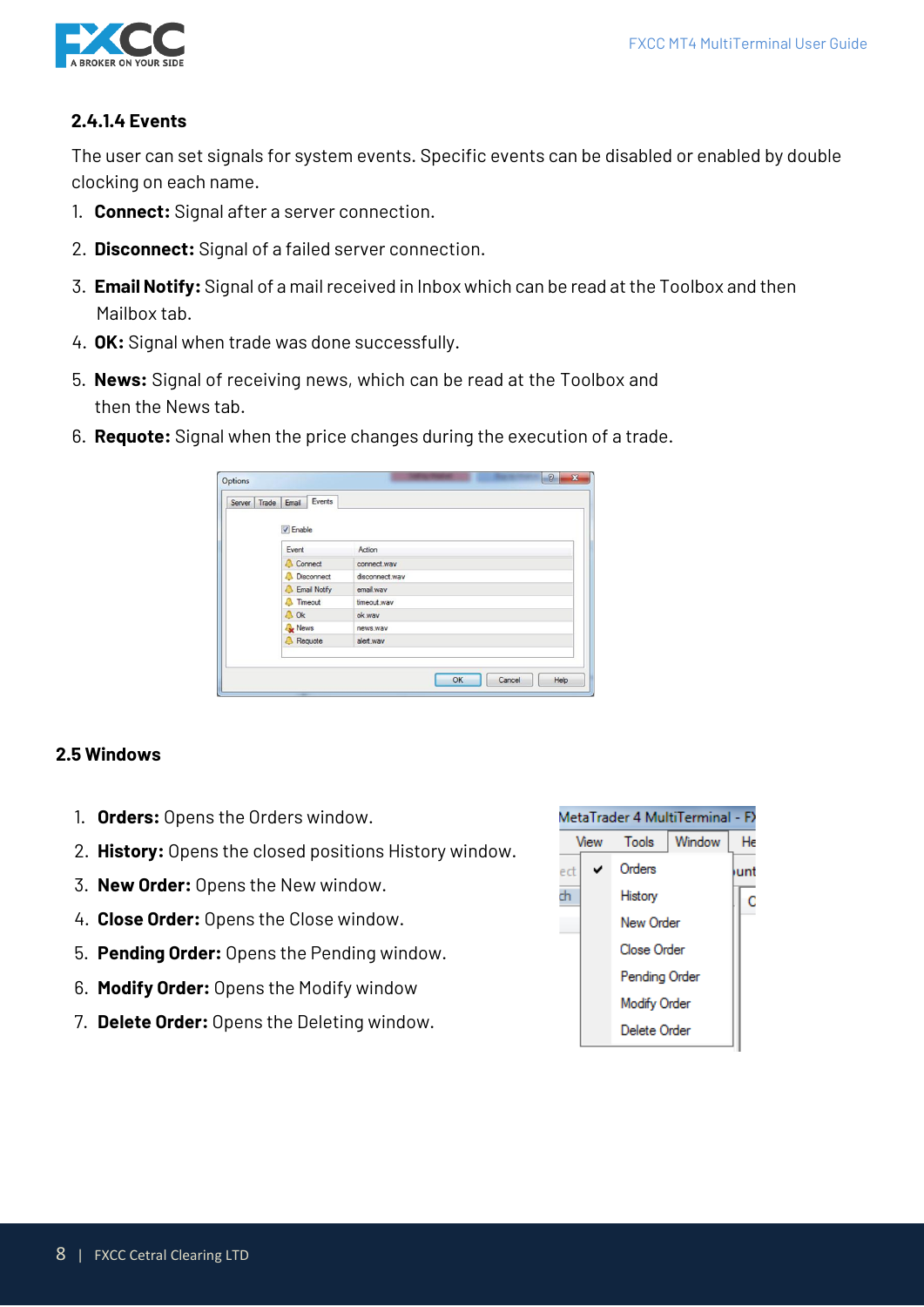

# **2.6 Help**

The user can use the **"Help Topics"** built-in files and the **"About"** option where information about the company and the Terminal version is shown.

| Help |                    |  |
|------|--------------------|--|
|      | <b>Help Topics</b> |  |
|      | About              |  |

# **3 Meta Trader User Interface**

There are four main windows in the MT4 MultiTerminal.

- **Market Watch**
- **Toolbar**
- **Accounts**
- **Order Management**

The first three main windows can be activated by clicking **"View"** in the toolbar, then select **"Market Watch"**, **"Toolbar"**, **"Accounts"** menu sequence.

| FRICC - MetaTrader 4 MaltiTerminal - FXCC-Demo                                    |                                                                                      |                     |                  |                  |       |         |         |           |              |           | $-1$ . The set of $\mathcal{X}$ |
|-----------------------------------------------------------------------------------|--------------------------------------------------------------------------------------|---------------------|------------------|------------------|-------|---------|---------|-----------|--------------|-----------|---------------------------------|
| Se Edit<br>View Tools Window Help                                                 |                                                                                      |                     |                  |                  |       |         |         |           |              |           |                                 |
| S Connect All S & New Account   G   S   L   S                                     |                                                                                      |                     |                  |                  |       |         |         |           |              |           |                                 |
| fariist Watch: 13:22:57<br>I <sup>M</sup> Order                                   | Login                                                                                | Time                | Type             | Symbol           | Lots  | Price   | S/L     | T/P       | <b>Price</b> | Swep      | Profit                          |
| Symbel<br>Ask<br>Bid                                                              | 2 23283165<br>392020                                                                 | 2016 10:10 13:21:30 | buy              | curusd           | 10:00 | 1.11568 | 0.00000 | 0.00000   | 1.11581      | 0.00      | 116.40                          |
| <b>+ EURUSD</b><br>1,11681<br>1,11683                                             | 12 23283169<br>392020                                                                | 2016/10/10 13:21:33 | sell             | earupd           | 10.00 | 111866  | 0.00000 | 0.00000   | 1.11883      | 0.00      | $-152.22$                       |
| <b>A USDIN</b><br>103,289<br>103.294                                              | 392020<br>23283177                                                                   | 2016/10/10 13:22:15 | sell             | gbpusd           | 10.00 | 1.24059 | 0.00000 | 0.00000   | 1.24060      | 0.00      | $-4.96$                         |
| 1,24047<br><b>+ CBFUSD</b><br>1,24060                                             | + Balance: 11 168.20 Credit: 0.00 Equity: 11 118.19 Margin: 6 203.97 Free: 4 914.22  |                     |                  |                  |       |         |         |           |              |           | $-50.01$                        |
| 0.50005<br>0.9901<br><b>O</b> USDONE                                              |                                                                                      |                     |                  |                  |       |         |         |           |              |           |                                 |
| · USDCAD<br>1.32597<br>1,33605                                                    |                                                                                      |                     |                  |                  |       |         |         |           |              |           |                                 |
| <b>+ AUDUID</b><br>0.75500<br>0.75007                                             |                                                                                      |                     |                  |                  |       |         |         |           |              |           |                                 |
| $-0.71398$<br><b>+ NZDUSD</b><br>0.71366                                          |                                                                                      | Δ                   |                  |                  |       |         |         |           |              |           |                                 |
| 115.363<br><b>+ LUILIFIT</b><br>115,354                                           |                                                                                      |                     |                  |                  |       |         |         |           |              |           |                                 |
| 0.80019<br>9.90033<br><b>+ tuzcar</b>                                             |                                                                                      |                     |                  |                  |       |         |         |           |              |           |                                 |
| <b>+ EURCHE</b><br>1,09455<br>129463                                              |                                                                                      |                     |                  |                  |       |         |         |           |              |           |                                 |
| 135.127<br>126.144<br>$ GBP$                                                      |                                                                                      |                     |                  |                  |       |         |         |           |              |           |                                 |
| 1.21595<br>1.21577<br><b>O</b> GRECH                                              |                                                                                      |                     |                  |                  |       |         |         |           |              |           |                                 |
| 16361<br>1.06372<br><b>CENUDA &amp;</b>                                           |                                                                                      |                     |                  |                  |       |         |         |           |              |           |                                 |
| 170642<br>1.00655<br><b>CAUDCAD</b>                                               |                                                                                      |                     |                  |                  |       |         |         |           |              |           |                                 |
| <b>AUDORF</b><br>0.74384<br>0.74899                                               |                                                                                      |                     |                  |                  |       |         |         |           |              |           |                                 |
| <b>O AUDIT</b><br>78,396<br>70,405                                                |                                                                                      |                     |                  |                  |       |         |         |           |              |           |                                 |
| 105098<br><b>&amp; CHEIRN</b><br>105,393                                          |                                                                                      |                     |                  |                  |       |         |         |           |              |           |                                 |
| 14/144<br><b>e</b> cussub<br>1,47132                                              |                                                                                      |                     |                  |                  |       |         |         |           |              |           |                                 |
| 1.40095<br><b>+ EURCAD</b><br>1,40035                                             |                                                                                      |                     |                  |                  |       |         |         |           |              |           |                                 |
| 13694<br>1,56512<br><b>O EURNED</b>                                               |                                                                                      |                     |                  |                  |       |         |         |           |              |           |                                 |
| <b>&amp; GBRAUD</b><br>1.63426<br>1.63449                                         |                                                                                      |                     |                  |                  |       |         |         |           |              |           |                                 |
| <b>O GEFCAD</b><br>1,64487<br>184504                                              |                                                                                      |                     |                  |                  |       |         |         |           |              |           |                                 |
| 0.73918<br><b>O CADCHE</b><br>0.79004                                             |                                                                                      |                     |                  |                  |       |         |         |           |              |           |                                 |
| 77.892<br>77.501<br><b>O CADJIV</b>                                               |                                                                                      |                     |                  |                  |       |         |         |           |              |           |                                 |
| <b>+ NZDJPY</b><br>73,705<br>73.714<br><b>&amp; GBFNZD</b><br>1,73831             |                                                                                      |                     |                  |                  |       |         |         |           |              |           |                                 |
| 1,73853                                                                           |                                                                                      |                     |                  |                  |       |         |         |           |              |           |                                 |
| <b>+ NZDOIF</b><br>ECODAO<br>0.69940<br><b>&amp; NZDCAD</b><br>0.84621<br>0.94633 |                                                                                      |                     |                  |                  |       |         |         |           |              |           |                                 |
| <b>A XAUUSD</b><br>1252.65<br>1202.87                                             |                                                                                      |                     |                  |                  |       |         |         |           |              |           |                                 |
| <b>+ XAGUSD</b><br>17.77<br>17.80                                                 |                                                                                      |                     |                  |                  |       |         |         |           |              |           |                                 |
| $+ 800$<br>4881.5<br>4378.6                                                       |                                                                                      |                     |                  |                  |       |         |         |           |              |           |                                 |
| 4.999<br>18794<br>18296                                                           |                                                                                      |                     |                  |                  |       |         |         |           |              |           |                                 |
|                                                                                   |                                                                                      |                     |                  |                  |       |         |         |           |              |           |                                 |
|                                                                                   |                                                                                      |                     |                  |                  |       |         |         |           |              |           |                                 |
| Symbols Tick Chart                                                                |                                                                                      |                     |                  |                  |       |         |         |           |              |           |                                 |
|                                                                                   | Ordens 3 History   News   Close   Pending   Modify   Delete                          |                     | $x$ <sup>x</sup> |                  |       |         |         |           |              |           |                                 |
| <b>Time</b><br>Message                                                            |                                                                                      |                     |                  | Login            | Name  |         |         | Rolance   |              | Equity    | Margin Level                    |
| 0.2015,10.1013,2215,749                                                           | 3940291 order is open: #25285177 sell.10.00 GBPUSD at 1.24059 st 0.00000 tp: 0.00000 |                     |                  | <b>最88129385</b> |       |         |         |           |              |           |                                 |
| 0 20161010132211540                                                               | 2020201: order_still market 20.00 GBPUSD at 0.00000 tp: 0.00000                      |                     |                  | <b>B</b> 392020  |       |         |         | 40 000 00 |              | 9 955 22  | 179.219                         |
| 0.20164040422233543                                                               | 2920201 order copen: #23283169 sell 10.00 EURUSD at 1.11666 st 0.00000 tp: 0.00000   |                     |                  | Total, USD       |       |         |         | 11168.20  |              | 11 118.19 |                                 |
| = 2016.10.10 13:21 33:212                                                         | 2020201 order self market 20.00 EURUSD at 0.00000 tp: 0.00000                        |                     |                  |                  |       |         |         |           |              |           |                                 |
| $= 20164040432128.913$                                                            | 1920201 onder to cover: *23283155 buy 10.00 EURUSD at 1.11668 st 0.00000 to: 0.00000 |                     |                  |                  |       |         |         |           |              |           |                                 |
| $= 2016.10.1013.21.28.713$                                                        | 1929291 order buy market 10.00 EURUSD st 6.00000 tp: 6.00000                         |                     |                  |                  |       |         |         |           |              |           |                                 |
| 0 2016 10:10 13:07:06:850                                                         | 19920201 login on FXCC-Demo through main                                             |                     |                  |                  |       |         |         |           |              |           |                                 |
| Nexs   Air is   Malbex   Journal                                                  |                                                                                      |                     |                  |                  |       |         |         |           |              |           |                                 |
| <b>13 series</b> which we                                                         |                                                                                      |                     |                  |                  |       |         |         |           |              |           | ARLINE.                         |

# **3.1 Market Watch (Real-time quotes)**

The **"Market Watch"** window shows you the real-time quotes of the currency pairs. Each currency pair's Bid and Ask prices are shown, displaying in a vertical window on the left.

The **"Symbol"** column shows the symbol name and the **"Bid"** and **"Ask"** show the corresponding prices the client can buy or sell from the market. If you double click on any currency pair, then the Order window will open. This window can also be activated by pressing the **"Ctrl+M"** key combination, or by the **"Market Watch"** under the **"View"** tab on the menu command.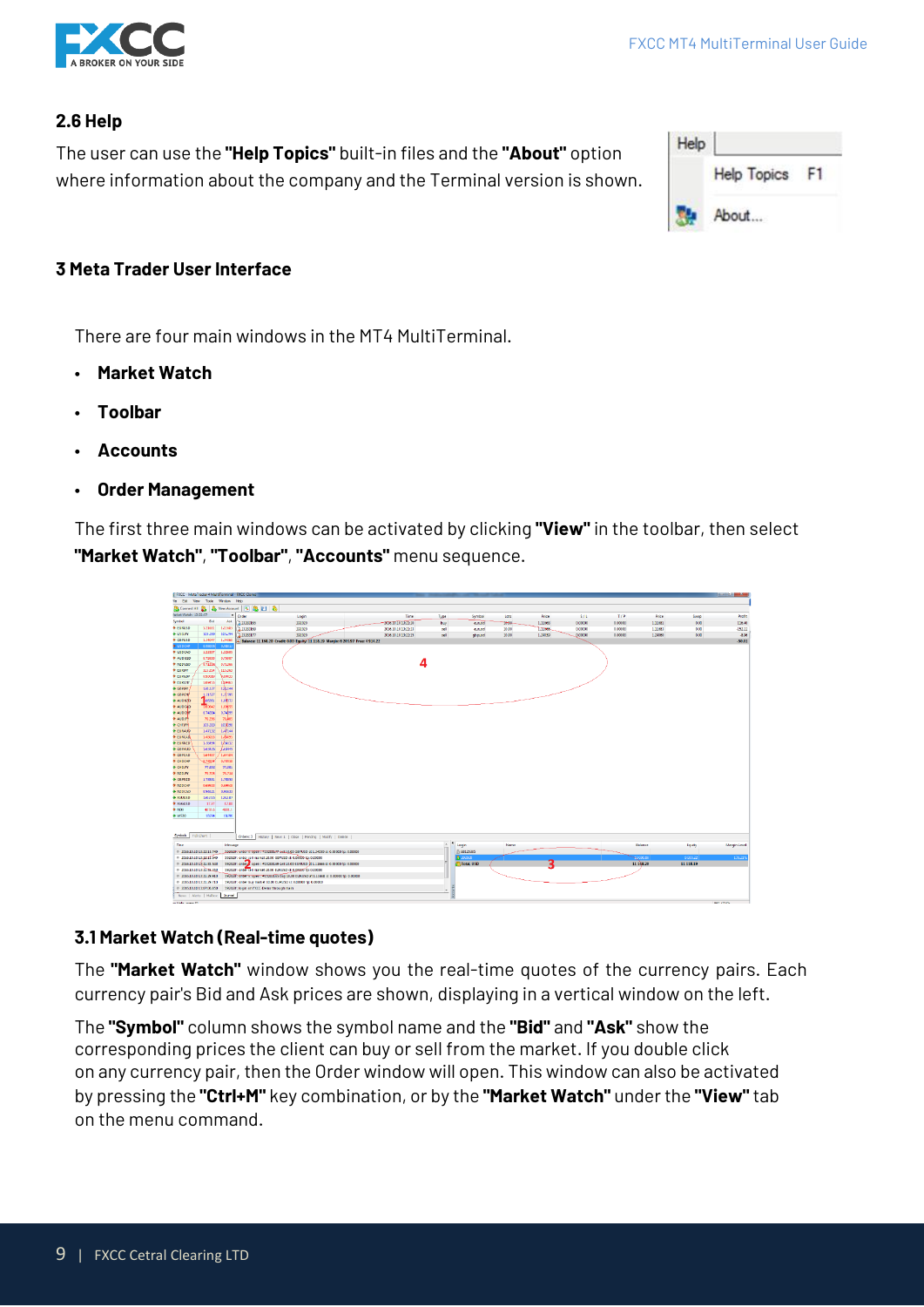

Right-click on the **"Market Watch"** window to produce the content menu as shown:



- 1. **Tick Chart:** Shows the tick chart for the selected instrument
- 2. **Hide:** Hides the specified symbol from the list in the **"Market Watch"** window.
- 3. **Hide All:** Hides all symbols from the list in the **"Market Watch"** window which are not used (if you have open positions or charts, its symbols will not be deleted).
- 4. **Show All:** Displays all available symbols in the **"Market Watch"** window.
- 5. **Symbols:** Enables the window where you can hide/show the selected instruments.
- 6. **Auto Arrange:** Automatic arranging of columns when changing the window size. Auto arrange can also be enabled by right clicking on any symbol and pressing **"A"**.
- 7. **High/Low:** Shows/hides columns with the highest and the lowest prices for each instrument.
- 8. **Time:** Displays a column with the arrival time of the latest quote for each instrument.
- 9. **Grid:** Hides/unhides gridlines in the **"Market Watch"** window.
- 10. **Popup Prices:** Opens the popup window which contains real time quotes for your selected instruments.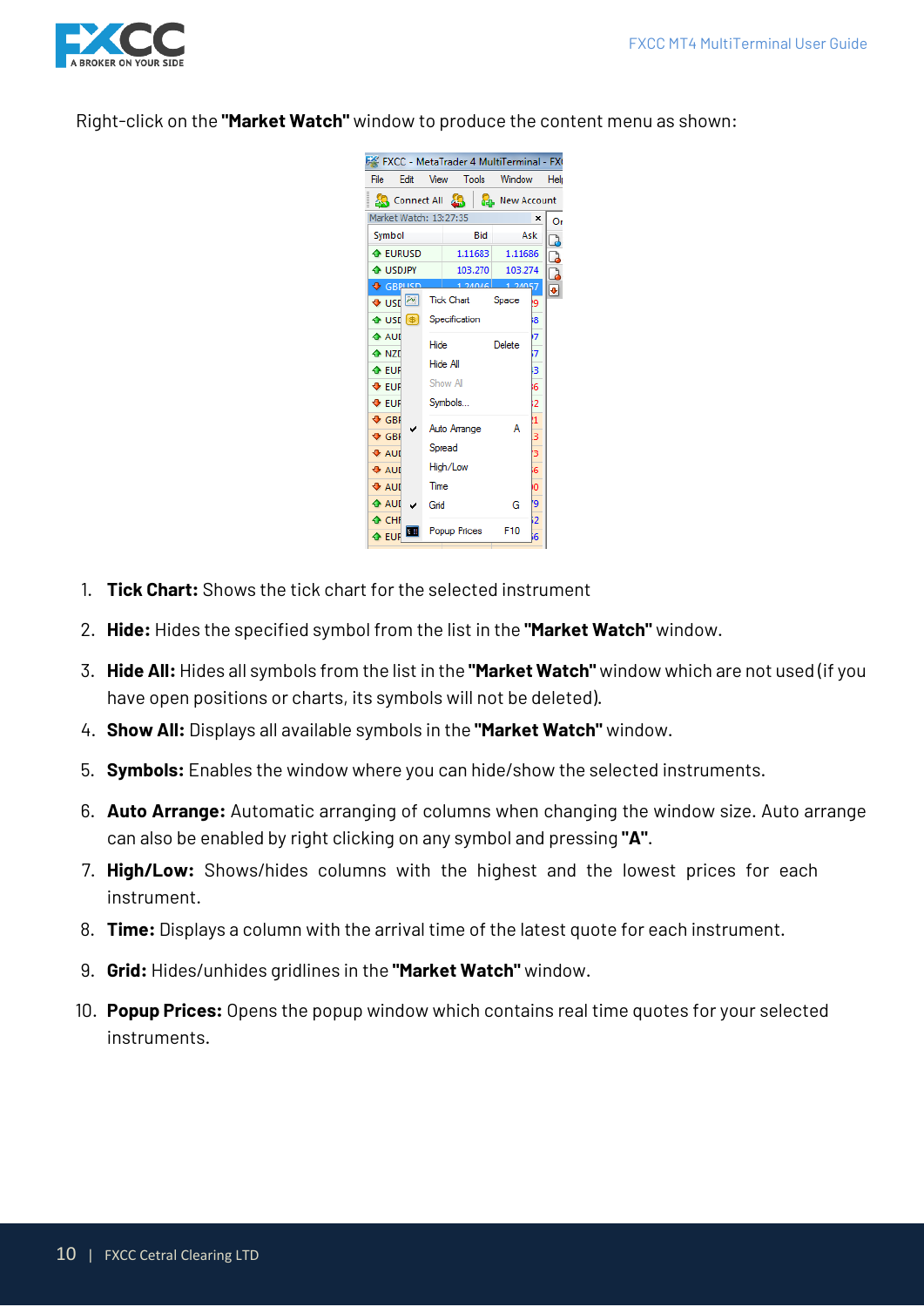

# **3.2 Toolbox**

#### **3.2.1 News**

In the **"News"** tab, the incoming news will be published and arranged according to the time.

| x       | Time | Subject                    |
|---------|------|----------------------------|
|         |      |                            |
|         |      |                            |
| Toolbox | News | Alerts   Mailbox   Journal |

#### **3.2.2 Alerts**

The **"Alerts"** tab allows the user to set alerts for specific conditions.



# **3.2.3 Mailbox**

In the **"Mailbox"** tab the user can find the messages sent to the Terminal.



#### **3.2.4 Journal**

The **"Journal"** tab shows all the operations and activities which are shown as text entries.

| Time                     | Message                                                                        |
|--------------------------|--------------------------------------------------------------------------------|
| 2012.11.05 18:43:05<br>ø | '514660': order is open: #2611091 sell limit 1.00 EURUSD at 1.3000 sl: 0.000   |
| 2012.11.05 18:43:05<br>ø | '514660': request in process                                                   |
| 2012.11.05 18:43:05<br>Ø | '514660': request was accepted by server                                       |
| 2012.11.05 18:43:05<br>ø | '514661': order is open: #2611090 sell limit 1.00 EURUSD at 1.3000 sl: 0.000   |
| 2012.11.05 18:43:05<br>٠ | '514661': request in process                                                   |
| 2012.11.05 18:43:05<br>ø | '514661': request was accepted by server                                       |
| 2012.11.05.18:43:05<br>ø | '514660': pending order sell limit 1.00 EURUSD at 1.3000 sl: 0.0000 tp: 0.0000 |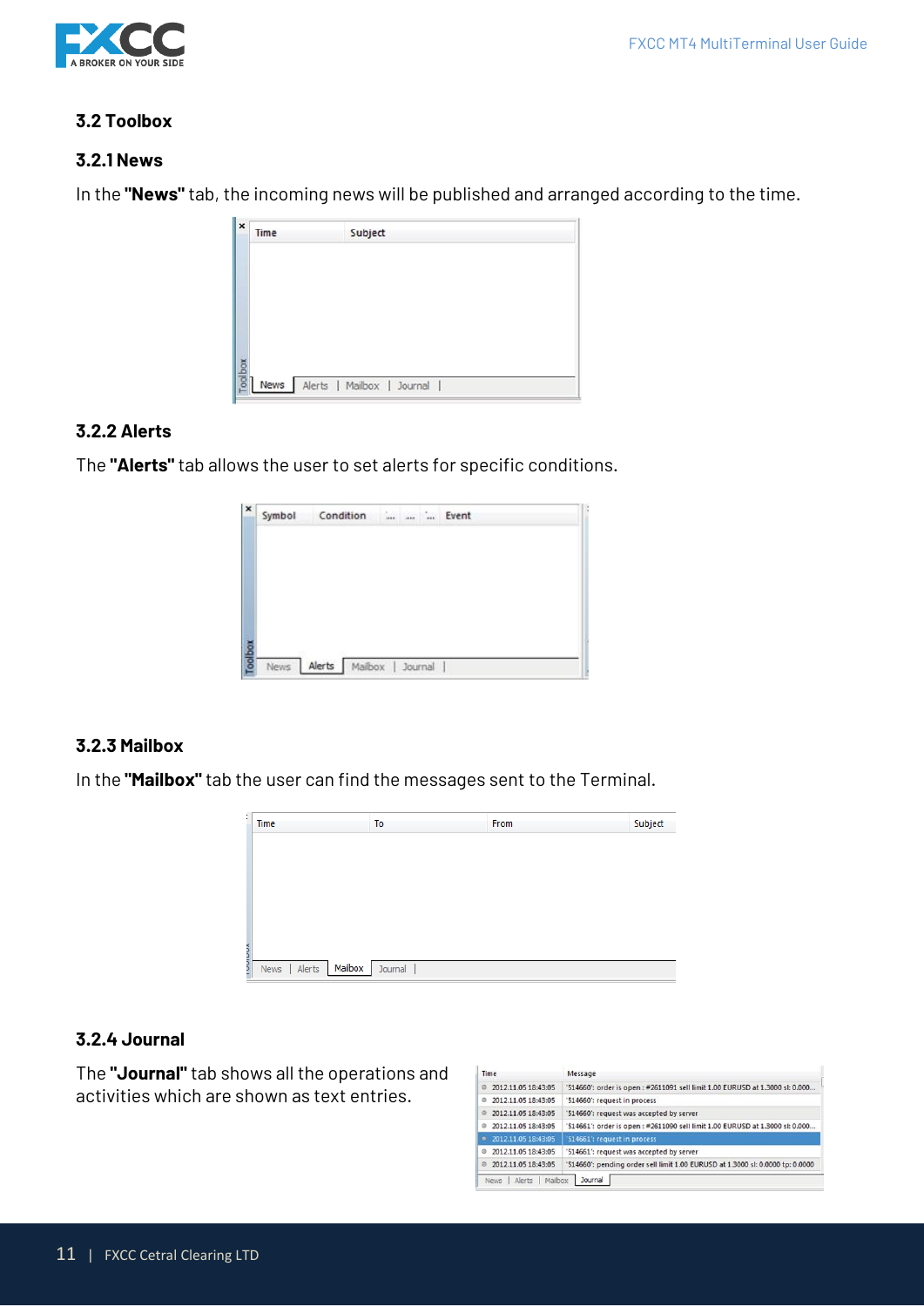

# **3.3 Accounts**

In the **"Accounts"** section, Balance, Equity and Margin level of all the accounts are shown.

| $\mathbf x$ | Login             | Name      | Balance                   | Equity       | <b>Margin Level</b> |
|-------------|-------------------|-----------|---------------------------|--------------|---------------------|
|             | 514660            | 123456    | 500 545.81                | 499 221.98   | 7819.3%             |
|             | 514661            | 1234567   | 1 000 605.17              | 1 000 636.07 | 125371.6%           |
|             | 514667            | 123456910 | 999 826.92                | 999 826.92   |                     |
|             | <b>Total, USD</b> |           | 2 500 977.90 2 499 684.97 |              |                     |
|             |                   |           |                           |              |                     |
|             |                   |           |                           |              |                     |
|             |                   |           |                           |              |                     |
| Accounts    |                   |           |                           |              |                     |
|             |                   |           |                           |              |                     |

#### **3.4 Order Management**

#### **3.4.1 How to Open a Position**

**Market Watch:** Double click the symbol you want to trade. Every account will be shown in a list and the user must deselect the account(s) he/she does not want to open a position for.

| <b>AR</b> Connect All        | ò.      | <b>New Accoun</b> |
|------------------------------|---------|-------------------|
| larket Watch: 13:29:48       |         | ×                 |
| Symbol                       | Bid     | Ask               |
| <b>EURUSD</b>                | 1.11697 | 1.11699           |
| <b>LISDJPY</b>               | 103.272 | 103.276           |
| <b>GBPUSD</b>                | 1.24060 | 1.24073<br>ŀ      |
| <b>USDCHE</b>                | 0.98006 | 0.98013           |
| <b>NUSDCAD</b>               | 1.32629 | 1.32640           |
| <b>AUDUSD</b>                | 0.75899 | 0.75905           |
| <b>D</b> NZDUSD              | 0.71357 | 0.71367           |
| <b>EURJPY</b>                | 115.349 | 115.360           |
| <b>EURGBP</b>                | 0.90023 | 0.90035           |
| <b>B</b> FURCHE              | 1.09469 | 1.09480           |
| GBPJPY                       | 128.122 | 128.140           |
| $\blacktriangleright$ GBPCHF | 1.21588 | 1.21608           |
| <b>AUDNZD</b>                | 1.06352 | 1.06370           |
| <b>AUDCAD</b>                | 1.00665 | 1.00677           |
| <b>AUDCHF</b>                | 0.74383 | 0.74398           |
| <b>AUDJPY</b>                | 78.381  | 78.390            |
| <b>CHEIDV</b>                | 105.363 | 105.29/           |

- 1. **Symbol:** Shows the type of product such as currency pairs, gold spot, or silver.
- 2. **Stop Loss:** A price to close an open position at a less profitable price to the customer than the price at the time of placing the order. If a price is not specified, zero will be entered in this field. The Stop Loss price will be filled in red if an order was closed by the Stop Loss, or the distance between the current price and the Stop Loss price of an open order is less than 10 pips.
- 3. **Take Profit:** A price to close an open position at a more profitable price to the customer than the price at the time of placing the order. If a price is not specified, zero will be entered in this field. The Take Profit price will be in green if an order was closed by the Take Profit, or the distance between the current price and the Take Profit price of an open order is less than 10 pips.
- 4. **Comment:** The user can include a comment for each trade. It is not obligatory but once the trade is placed, the comment cannot be altered.
- 5. **Total Volume:** Defines the lot amount that will be allocated to the assigned accounts according to the allocation method used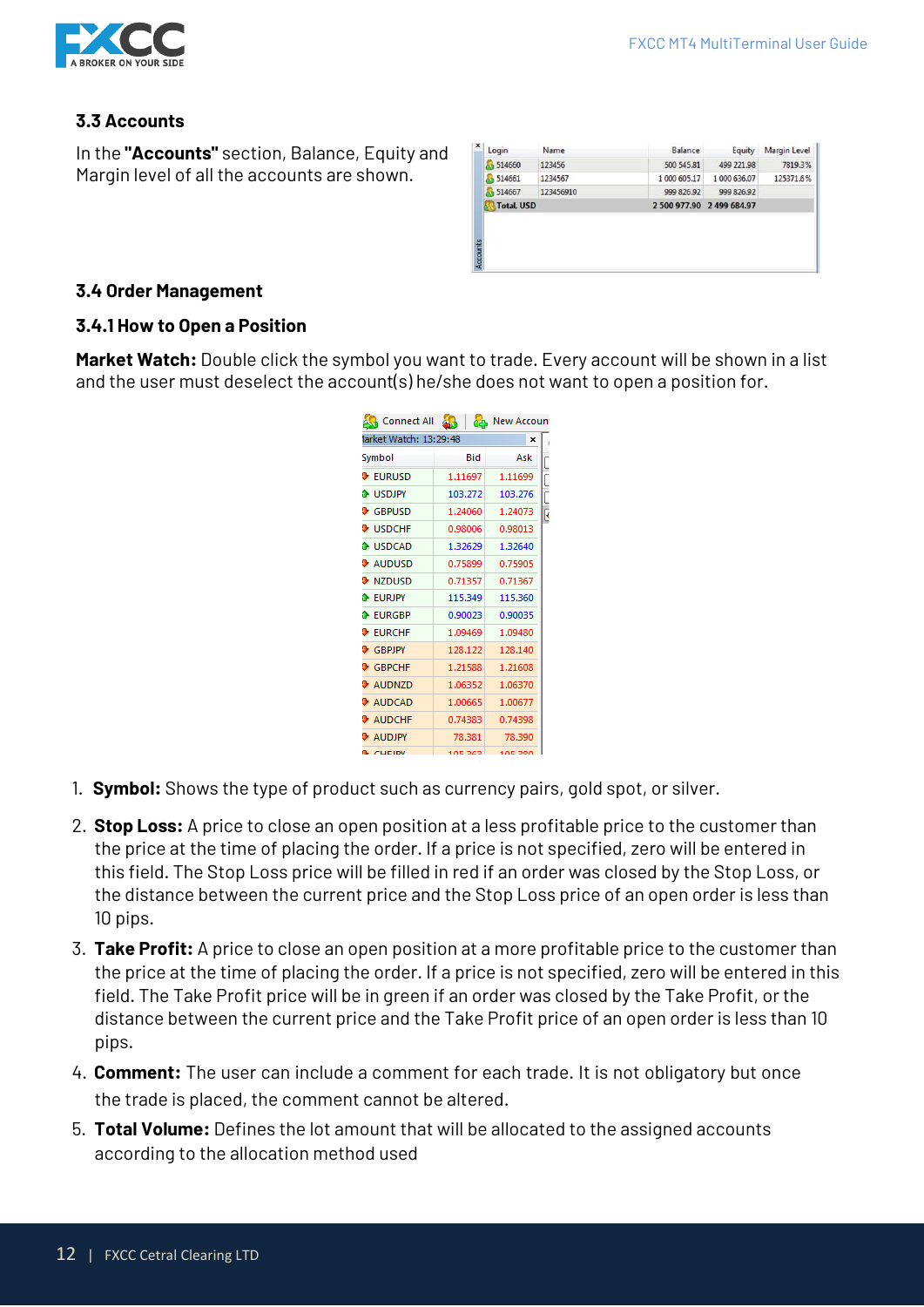

- 6. **Lots Allocation:** When placing new orders, it is necessary to specify the total lots allocation for all accounts. The specified total lots will be distributed among accounts according to the specified lots allocation method:
	- •Predefined volume: it will be necessary to manually specify the lots amount for each order when placing the order, later this predefined volume will apply at placing orders.
	- •Total volume for each order: the total lots will apply at placing each order.
	- •Equal parts: the total lots will be allocated among all orders in equal parts.
	- •On equity ratio: the total lots will be allocated among orders based on the ratio between equities of accounts.
	- •On free margin ratio: the total lots will be allocated among orders on the ratio between free margins of accounts. The "Lots Allocation" option allows defining

| Symbol:       |         |                  | GBPUSD, Great Britian Pound vs US Dollar 1 Lot = 100,000 GBP                                                    |         |
|---------------|---------|------------------|-----------------------------------------------------------------------------------------------------------------|---------|
| Stop Loss:    | 0.00000 |                  | Take Profit:                                                                                                    | 0.00000 |
| Comment:      |         |                  |                                                                                                                 |         |
| Total Volume: | 10.00   | Lots Allocation: | total volume for each order                                                                                     |         |
|               |         |                  | Attention! The trade will be executed at market conditions, difference with requested price may be significant! |         |
|               |         | Sell by Market   | Buy by Market                                                                                                   |         |

# **3.4.2 How to Place a Pending Order**

A pending order allows the user to buy or sell a symbol at a pre-defined price in the future. This type of order is used for opening a trade position when future quotes reach the predefined level. If the price of the market satisfies the order condition, the pending order will be executed automatically.

If you would like to place a pending order, you need to place it under the **"Pending"** tab.

| Symbol:       |         | GBPUSD, Great Britian Pound vs US Dollar 1 Lot = 100,000 GBP |                             |              |                  |
|---------------|---------|--------------------------------------------------------------|-----------------------------|--------------|------------------|
| Stop Loss:    | 0.00000 |                                                              |                             | Take Profit: | 0.00000          |
| Comment:      |         |                                                              |                             |              |                  |
| Total Volume: | 10.00   | Lots Allocation:                                             | total volume for each order |              |                  |
| Open Price:   | 0.00000 | Buy Limit                                                    | Expiry:                     |              | 10/10/2016 13:54 |
|               |         | Place                                                        |                             |              |                  |

There are four types of pending orders available:

- 1. **Buy Limit:** Place a Buy order, provided the future **"Ask"** price is equal to the pre-defined value. The current price level is higher than the value of the placed order. This type of order is usually placed in anticipation that the symbol price, having fallen to a certain level, will increase.
- 2. **Buy Stop:** Place a Buy order, provided the future **"Ask"** price is equal to the pre-defined value. The current price level is lower than the value of the placed order. This type of order is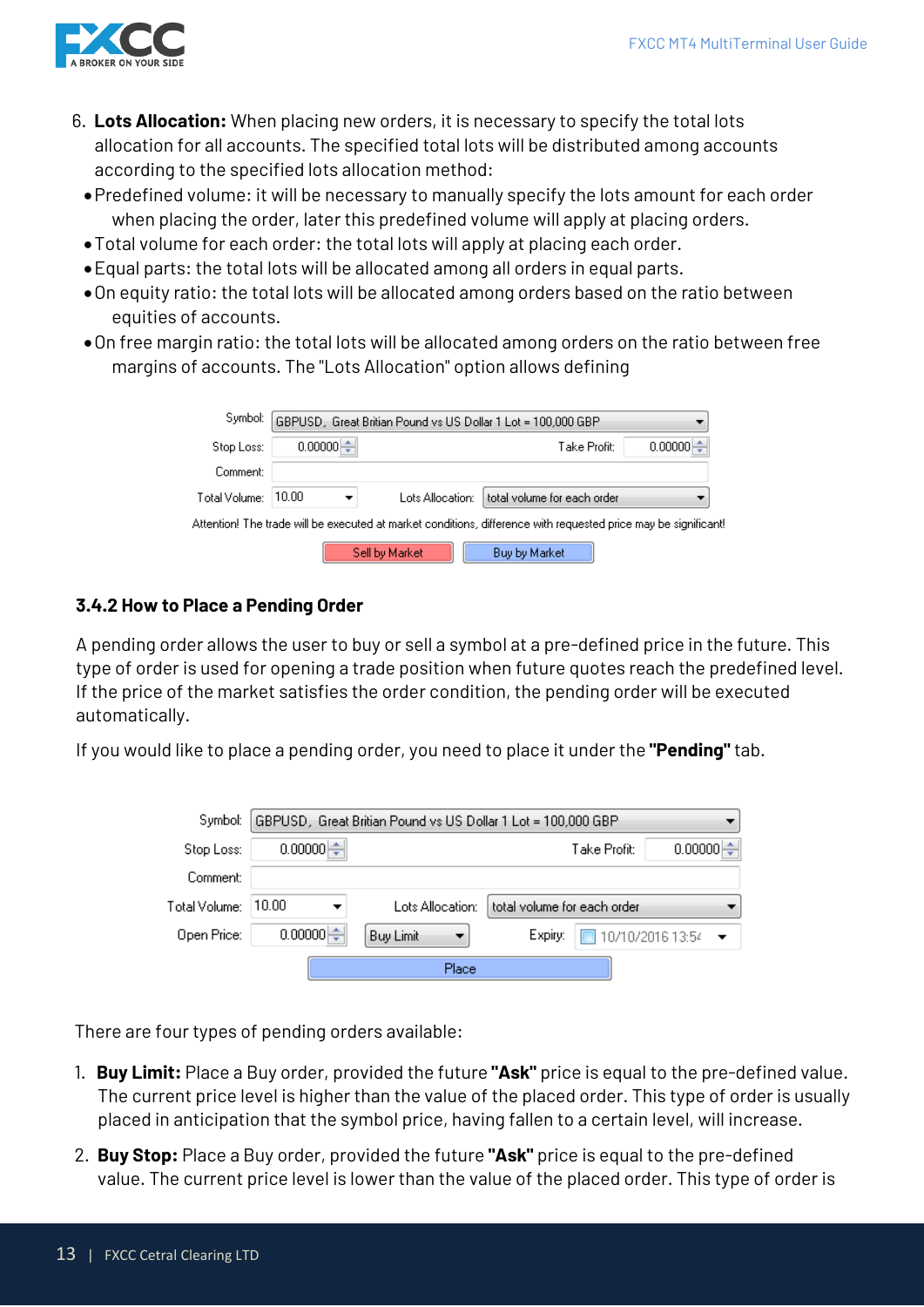

usually placed in anticipation that the symbol price, having reached a certain level, will continue to rise.

- 3. **Sell Limit:** Place a Sell order, provided the future **"Bid"** price is equal to the pre-defined value. The current price level is lower than the value of the placed order. This type of order is usually placed in anticipation that the symbol price, having increased to a certain level, will fall.
- 4. **Sell Stop:** Place a Sell order, provided the future **"Bid"** price is equal to the pre-defined value. The current price level is higher than the value of the placed order. This type of order is usually placed in anticipation that the symbol price, having reached a certain level, will continue to fall.

After selecting **"Pending Order"**, you can select the following parameters:

- 1. **Symbol:** The type of product you wish to trade.
- 2. **Stop loss:** A price to close an open position at a less profitable price to the customer than the price at the time of placing the order. If a price is not specified, zero will be entered in this field. The Stop Loss price will be filled in red if an order was closed by the Stop Loss, or the distance between the current price and the Stop Loss price of an open order is less than 10 pips.
- 3. **Take profit:** A price to close an open position at a more profitable price to the customer than the price at the time of placing the order. If a price is not specified, zero will be entered in this field. The Take Profit price will be in green if an order was closed by the Take Profit, or the distance between the current price and the Take Profit price of an open order is less than 10 pips.
- 4. **Comment:** The user can include a comment for each trade. It is not obligatory but once the trade is placed, the comment cannot be altered.
- 5. **Total Volume:** Defines the lot amount that will be allocated to the assigned accounts according to the allocation method used
- 6. **Lots Allocation:** The lots allocation specifies the total lots that will be distributed among the assigned accounts based on the method selected.
- 7. **Open Price:** Price level at which the order will be triggered.
- 8. **Type:** Buy Limit, Buy Stop, Sell Limit, Sell Stop.
- 9. **Expiry:** The execution will be pending if Expiry box is not selected. If the box is selected, the date can be set on the preferred pending order. The selected pending order will be deleted after the specified date.

Click the **"Place"** button to complete your order. You can also see your order in **"Trade"** in the **"Terminal"**.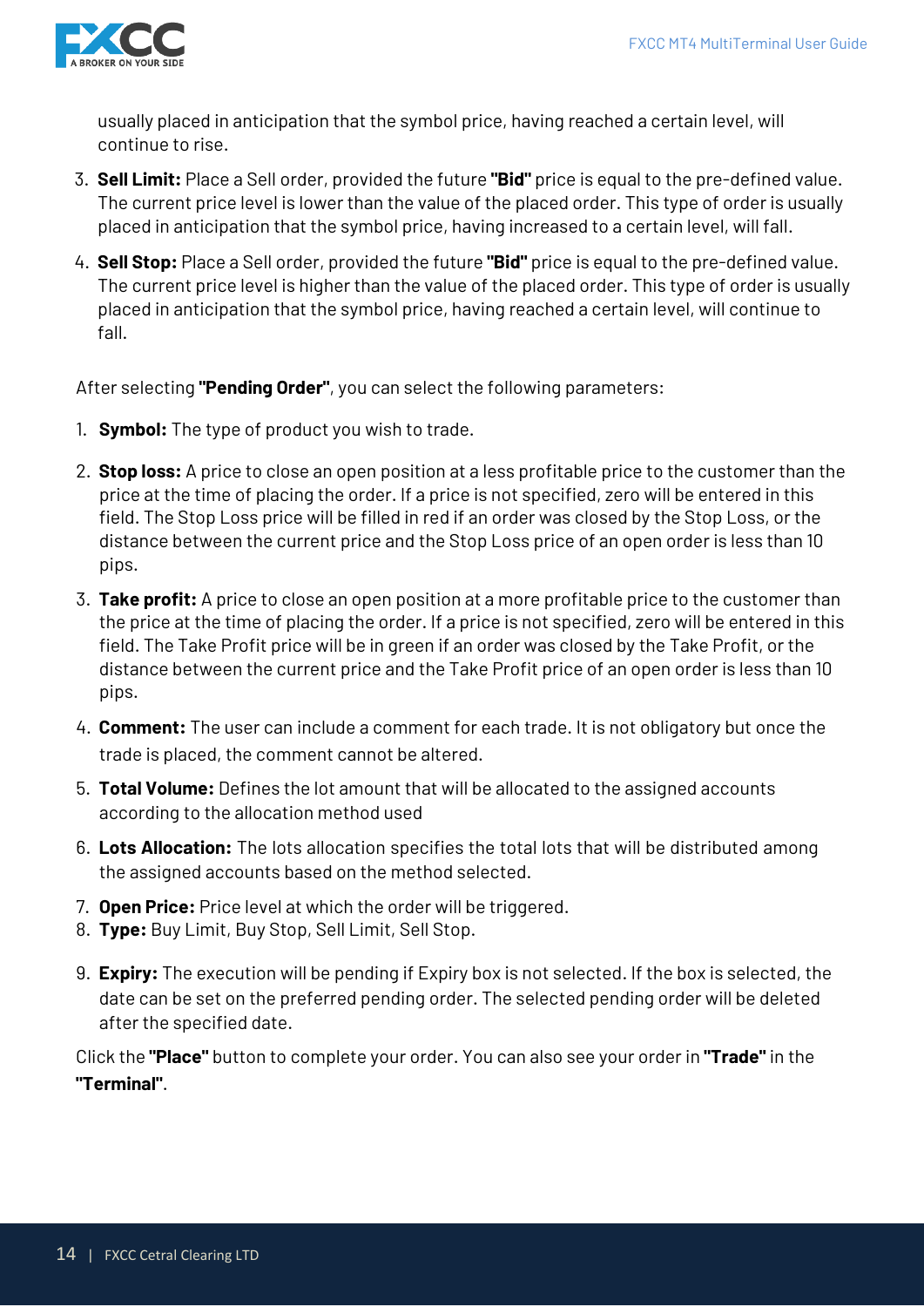

# **3.4.3 How to Close an Order**

Clients can close their open positions from the **"Close"** tab and select the financial instrument in the **"Symbol"** section. The user must select the account(s) he/she wants to close a position for and leave unselected the positions he/she wishes to remain open.

| Symbol:   GBPUSD, Great Britian Pound vs US Dollar 1 Lot = 100,000 GBP                                          |        |                       |
|-----------------------------------------------------------------------------------------------------------------|--------|-----------------------|
| Attention! The trade will be executed at market conditions, difference with requested price may be significant! |        |                       |
| Close                                                                                                           |        |                       |
| Trade                                                                                                           | Volume | Action                |
|                                                                                                                 |        | Close                 |
| #23283177 sell 10.00 GBPUSD at 1.24059                                                                          | 10.00  | Close 10.00 at market |

# **3.4.5 Multiple Close By Order**

It is possible to close more than one positions of opposite direction and same financial instrument simultaneously. In the **"Multiple Close By"** tab, every account that has open positions of the same financial instrument and different direction to the position of the managed account will be presented in a list. Do not select the positions that wish to be remained open. After selecting the desired positions, the user can select **"Multiple Close By"**.

|                              | Symbol GBPUSD, Great Britain Pound vs US Dollar.               | ۰                 |
|------------------------------|----------------------------------------------------------------|-------------------|
|                              | Multiple Class By                                              |                   |
| <b>STATISTICS</b><br>Account | Trade                                                          | Artion            |
| F 514660, 123456             | <b>MARKET</b><br>the an Art art around that full and interest- | Multiple Close By |
|                              | #2610996 sell 2.00 GBPUSD at 1.59605                           |                   |
|                              | #2610999 sell 3.00 GBPUSD at 1.59606                           |                   |
|                              | #2611000 buy 1.00 GBPUSD at 1.59641                            |                   |
| F 514661, 1234567            |                                                                | Multiple Close By |
|                              | #2610997 buy 3.00 GEPUSD at 1.59644                            |                   |
|                              | #2610998 sell 3.00 GEPUSD at 1.59606                           |                   |
|                              | #2611001 buy 1:00 G8PUSD at 1:59641                            |                   |

The **"Multiple Close By"** function will lead to the opening of a new position, if the difference between open positions of the same financial instrument that are opposite direction is not equal to zero. This new position will follow the earlier opening time.

Considering that earlier orders are closed first, the newly opened trades will continue to participate in the **"Multiple Close By"** function until all positions are closed.

#### **3.4.6 How to Modify an Order**

To modify a position, the user must use the **"Modify"** tab. Modifying a current position can be setting of stop losses and/or take profits, or in the case of pending orders, setting an expiry date or changing the open price.

Users can select the orders they wish to modify and enter the new details, clicking **"Modify"**  to complete the update.

|                   | Stop Loss <sup>V</sup> | 0.00000                                |        | $1.30000 - 0$<br>Take Profit V |                 |
|-------------------|------------------------|----------------------------------------|--------|--------------------------------|-----------------|
|                   | Open Price             | 0.0000014                              |        | Expiry 2012 11.0515 -          |                 |
|                   |                        |                                        | Modify |                                |                 |
| Account           | Trade                  |                                        |        |                                | Action          |
| V 514661, 1234567 |                        |                                        |        |                                | Modify          |
|                   |                        | ₩ #2537401 sell 0.33 EURUSD at 1.29772 |        |                                | Modify #2537401 |